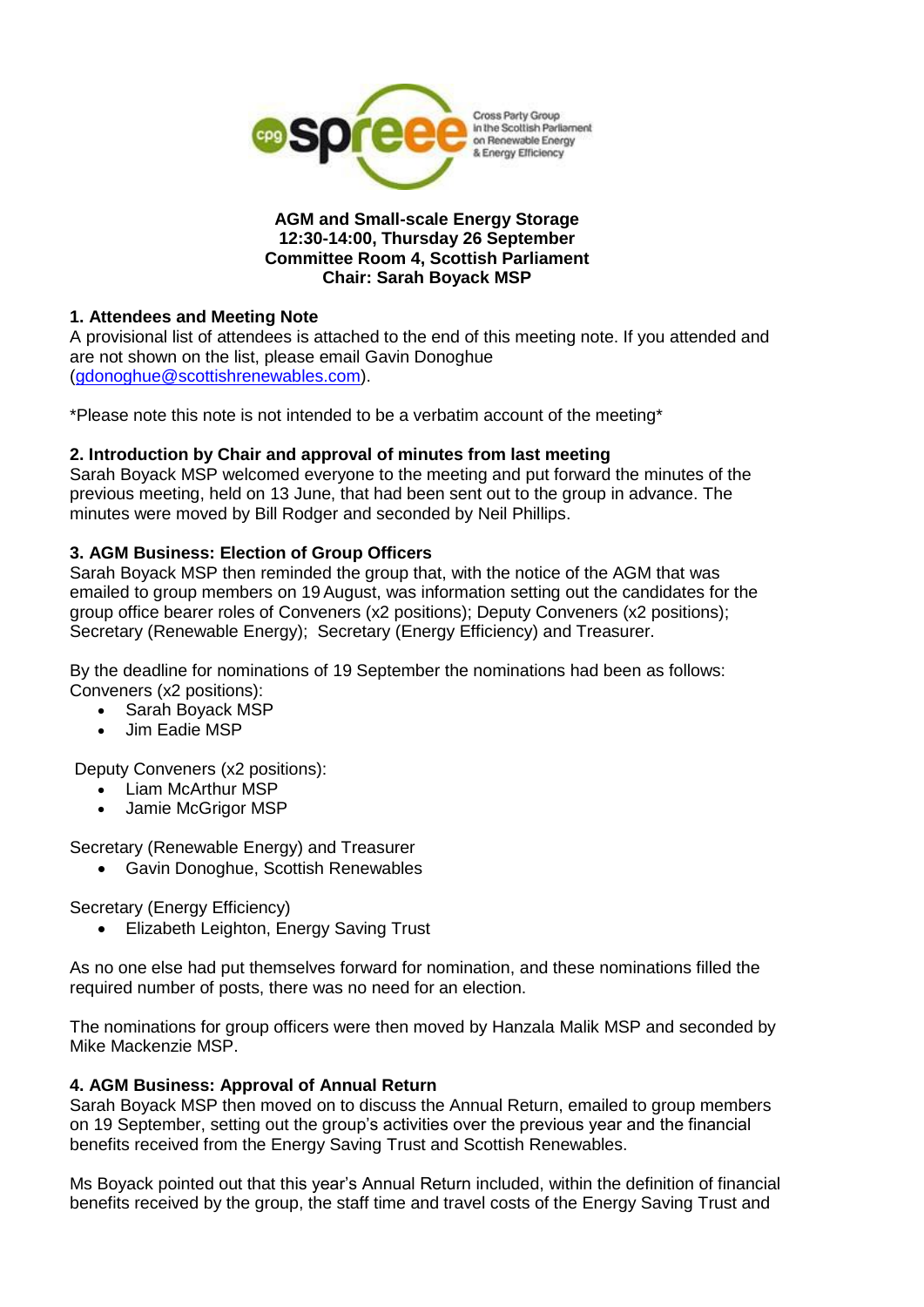Scottish Renewables for having staff members act as secretaries for the group. She stated it was hoped this more accurately reflected the costs to these two organisations and, therefore, the financial benefit the group received from them.

Ms Boyack asked the group if there were any comments on the Annual Return and there were none. The Annual Return was then moved by Neil Philips and seconded by Bill Rodger.

## **5. AGM Business: Discussion of future work programme**

Ms Boyack mentioned there had been some ideas already emailed to the Secretariat in advance of the meeting, below, and then opened up discussions of potential topics of future meetings to the group.

Some ideas suggested via email were:

- Water and energy efficiency
- Community Benefit funds
- Small businesses and energy efficiency
- Local Authority renewable energy partnership models
- European policy and implications for energy efficiency and renewables
- Energy efficiency and renewables' wider impact on economy
- Renewable heat
- Market transformation how energy efficiency is valued in the property market

Ideas suggested by the group at the meeting were:

- **Paolo Buoni, European Energy Centre**, said he would be happy to talk to the group about education and skills-sharing at a European level
- **Jamie McGrigor MSP** said he would like to see a talk on heat pumps and their use by rural communities
- **Bill Rodger** asked about a session on off-grid solutions
- **Alex Hill, Met Office,** wanted a session on the planning process and how it should be made as efficient as possible
- **Mike Mackenzie MSP,** proposed a session on new building standards for energy efficiency and the Sullivan Report
	- o **Neil Philips** mentioned it would be out in November 2013.
- **Tariq Muneer, Napier University,** suggested a topic of large-scale solar panels and the work of Scottish universities in this area
- **Geoff Duke, Scottish Cities Alliance,** advocated a session on green hydrogen and fuel cells
- **John Taylor, National Grid,** offered for National Grid to deliver a talk to the group on Future Energy Scenarios

#### **6. Presentation: Small-scale energy storage by Prof. Ian Arbon, EngineeredSolutions**

Professor Ian Arbon delivered a presentation on small-scale energy storage for electricity and heat on behalf of the Institute of Mechanical Engineers (IMechE) - Presentation available on request by emailing [gdonoghue@scottishrenewables.com.](mailto:gdonoghue@scottishrenewables.com)

## **7. Presentation: Small-scale energy storage by Andrew Bissell, Sunamp**

Andrew Bissell delivered a presentation on the small-scale energy storage technology that his company, Sunamp, is currently piloting - Presentation available on request by emailing [gdonoghue@scottishrenewables.com.](mailto:gdonoghue@scottishrenewables.com)

## **8. Question and Answer**

Questions posed to Ian and Andrew came from: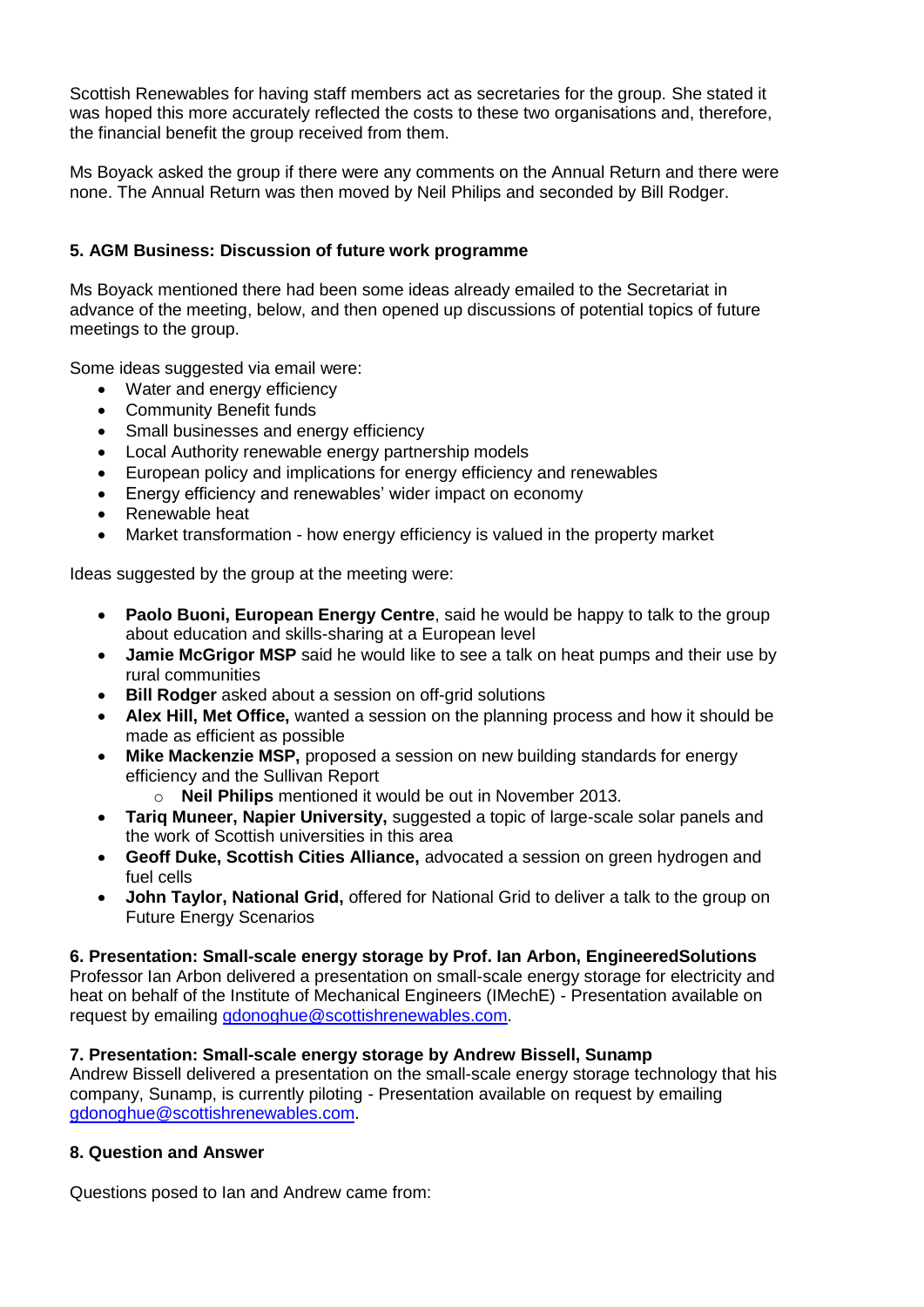- **• Jamie McGrigor MSP** asked whether air or water-based heat pumps were more efficient
- **Sarah Boyack MSP** raised the issue of the cost and affordability of heat storage technologies
- **• Graham Lang, Scotland Against Spin,** asked whether storage technologies were needed because of the intermittent nature of renewable energy technologies
- **• Dr Nick Kelly, University of Strathclyde**, asked about tariff differentials and the relationship with storage
- **• Peter Roche,** asked about the impact of combined heat and power on dealing with intermittency and the levels of heat storage in Germany and Denmark
- **• Bill Rodger** asked about the interplay between storage and building standards
- **• Liam McArthur MSP** asked what measures the Scottish Government and Parliament can take to support the uptake of storage technologies
- **• Jamie McGrigor MSP** asked about developments in liquid air as a energy storage technology

**9.** Ms Boyack then asked attendees to email the Secretariat, Gavin Donoghue [\(gdonoghue@scottishrenewables.com\)](mailto:gdonoghue@scottishrenewables.com), if they attended the meeting but were not on the list of attendees

## **8. AOB**

For suggestions of correction to this meeting note and requests for copies of the presentations, please contact Gavin Donoghue [\(gdonoghue@scottishrenewables.com\)](mailto:gdonoghue@scottishrenewables.com),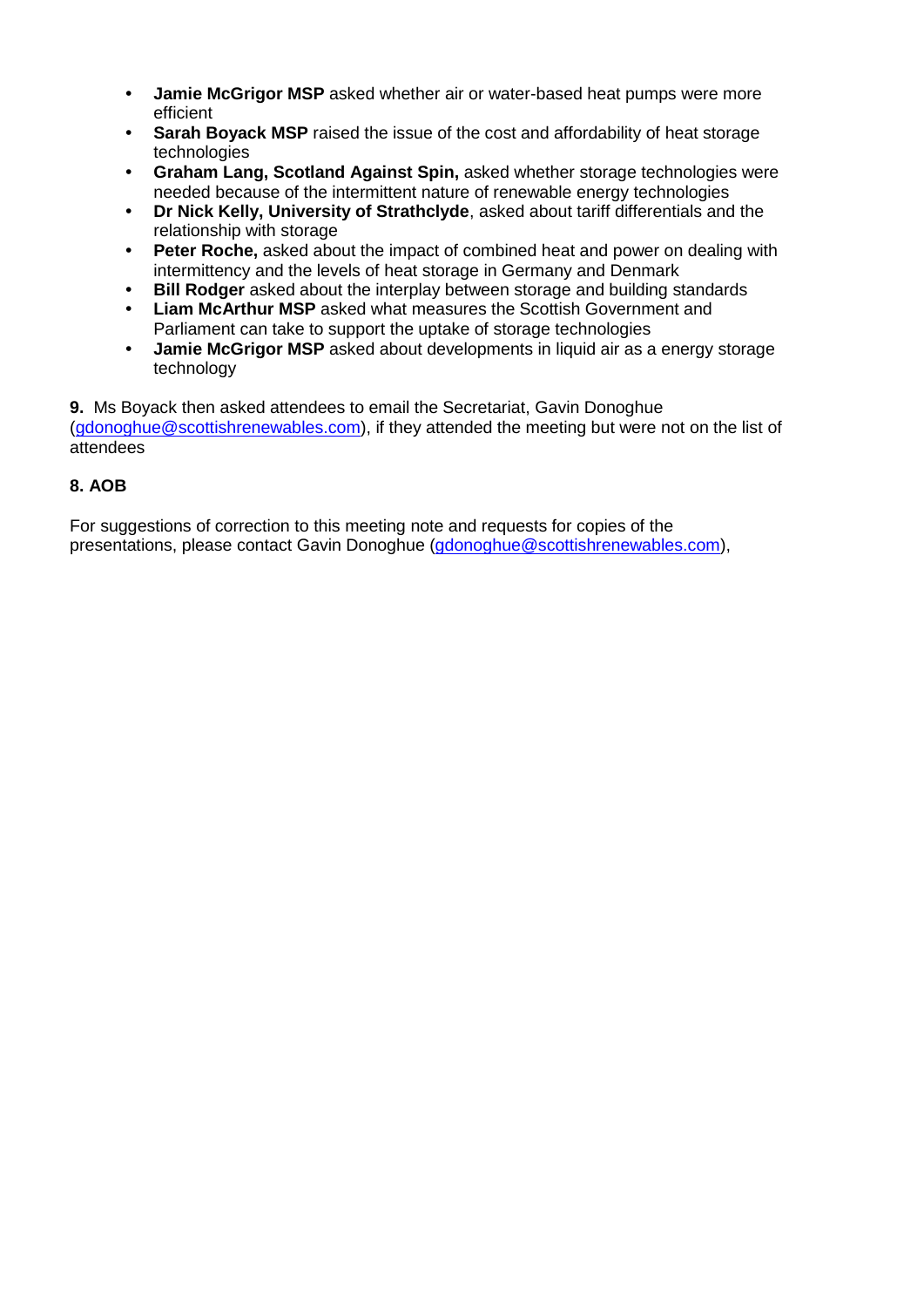# **Attendees**

| <b>Surname</b>  | <b>First Name</b> | Organisation                             |
|-----------------|-------------------|------------------------------------------|
| Anderson        | Neil              | Ledingham Chalmers                       |
| Arbon           | lan               | EngineeredSolutions                      |
| <b>Bissell</b>  | Andrew            | Sunamp                                   |
| <b>Boyack</b>   | Sarah             | <b>MSP</b>                               |
| <b>Bradford</b> | Raemond           |                                          |
| <b>Brunton</b>  | Tony              | Association of Registered Gas Installers |
| <b>Buettner</b> | Stefan            | <b>Office of David Torrance MSP</b>      |
| <b>Buoni</b>    | Paolo             | <b>EU Energy Centre</b>                  |
| Campbell        | Colin             | Currie & Brown UK Ltd                    |
| Chisholm        | lan               | Councillor                               |
| Coltart         | George            |                                          |
| Donoghue        | Gavin             | <b>Scottish Renewables</b>               |
| Duke            | Geoff             | <b>Scottish Cities Alliance</b>          |
| Gill            | Paul              | <b>ESS Ecology</b>                       |
| Goodburn        | Rob               | goodburn baillie (architecture) Ltd      |
| Gray            | Anne              | <b>Scottish Land &amp; Estates</b>       |
| Gunn            | Dave              | Edinburgh Centre for Carbon Innovation   |
| Harvie          | Patrick           | <b>MSP</b>                               |
| Hill            | Alex              | Met Office                               |
| Jakobsen        | <b>Kris</b>       | <b>Spark Energy</b>                      |
| Jones           | Christine         |                                          |
| Kelly           | <b>Nick</b>       | University of Strathclyde                |
| Kyriakides      | Anthony           | <b>EST</b>                               |
| Lang            | Graham            |                                          |
| Lang            | Graham            |                                          |
| Laurenson       | Neil              | <b>REpower UK Ltd</b>                    |
| Leighton        | Elizabeth         | <b>EST</b>                               |
| Lilley          | Scott             |                                          |
| Lindsay         | lan               | eurowind UK Ltd                          |
| Low             | Ragne             | ClimateXChange                           |
| Mackenzie       | Mike              | <b>MSP</b>                               |
| Maclean         | John              |                                          |
| Maddox          | Edward            |                                          |
| Malik           | Hanzala           | <b>MSP</b>                               |
|                 |                   | Associate of District Energy Development |
| Martin          | Mike              | Ltd                                      |
| <b>Matthews</b> | Phil              | <b>CAG Consultants</b>                   |
| McArthur        | Liam              | <b>MSP</b>                               |
| McGovern        | Annie             | <b>Consumer Futures</b>                  |
| McGrigor        | Jamie             | <b>MSP</b>                               |
| McIntosh        | Dory              | iPower Energy Ltd                        |
| McKinney        | John              | <b>NSCC</b>                              |
| Morrice         | <b>Beatrice</b>   | Scotch Whisky Association                |
| Muneer          | Tariq             |                                          |
| Noone           | Veronica          | <b>Scottish Enterprise</b>               |